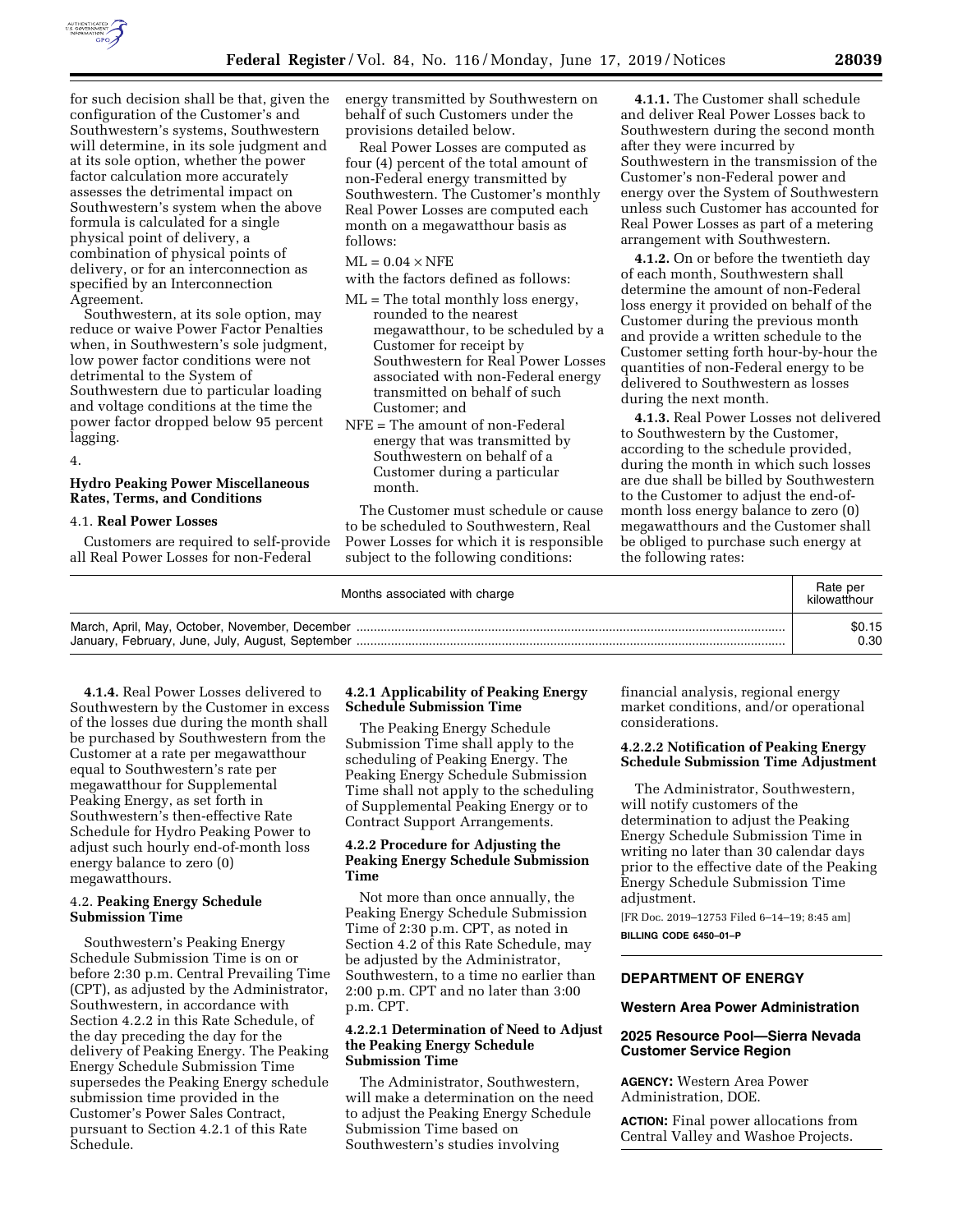**SUMMARY:** Western Area Power Administration (WAPA) announces the final 2025 Resource Pool allocations from the Central Valley and Washoe Projects under its 2025 Power Marketing Plan (Marketing Plan) for the Sierra Nevada Customer Service Region (SNR). This notice includes a summary of the comments received on WAPA's proposed 2025 Resource Pool allocations and WAPA's responses. **DATES:** The final 2025 Resource Pool allocations begin July 17, 2019. **FOR FURTHER INFORMATION CONTACT:** Ms. Sandee Peebles, Public Utilities Specialist, Western Area Power Administration, Sierra Nevada Customer Service Region, 114 Parkshore Drive, Folsom, CA 95630–4710, (916) 353–4454, *[peebles@wapa.gov.](mailto:peebles@wapa.gov)*  **SUPPLEMENTARY INFORMATION:** 

#### **Background**

WAPA published the Marketing Plan on August 15, 2017 (82 FR 38675) to define how SNR will market hydropower from the Central Valley and Washoe projects beginning January 1, 2025, and ending December 31, 2054. SNR's current marketing plan and contracts expire on December 31, 2024. As part of the Marketing Plan, SNR will withdraw 2 percent of the existing marketable resource from existing customers, also known as Base

Resource, to create a resource pool. WAPA is marketing the 2-percent resource pool to eligible preference entities.

WAPA published the Call for 2025 Resource Pool Applications in the **Federal Register** on March 8, 2018 (83 FR 9851), and applications were due by May 7, 2018. On July 13, 2018, WAPA extended the deadline to file applications to August 13, 2018 (83 FR 32664). In response to the Call for 2025 Resource Pool Applications, WAPA received 37 applications. After reviewing and considering the applications, WAPA published the Proposed 2025 Resource Pool Allocations in the **Federal Register** on February 12, 2019 (84 FR 3441) and opened a 30-day comment period. The comment period ended on March 14, 2019. Summaries of the comments received and WAPA's responses are provided below. After considering all comments, WAPA has finalized the proposed power allocations as discussed herein.

## **Responses to Comments Received on the Proposed 2025 Resource Pool Allocations**

During the comment period, WAPA received three letters commenting on the proposed allocations from the 2025 Resource Pool. WAPA reviewed and

considered all comments made. Summaries of the comments and responses are provided below.

*Comment:* All commenters expressed appreciation and support for the proposed 2025 Resource Pool allocations.

*Response:* WAPA notes the comments of support for its 2025 Resource Pool allocations.

*Comment:* All commenters requested additional allocations if additional Base Resource becomes available.

*Response:* WAPA will allocate any additional available power, as discussed below, in the Additional Base Resource section.

# **Final 2025 Resource Pool Allocations**

The final 2025 Resource Pool allottees are listed below. The allocations are expressed as percentages of the Base Resource with an estimated megawatthour (MWh) amount of each allocation. The estimated MWh for each allocation assumes an estimated average annual Base Resource of 3,342,000 MWh and are rounded to the nearest MWh. The actual amount of Base Resource a customer will receive will vary hourly, daily, monthly, and annually depending on hydrology and other constraints governing Central Valley Project operations. The final allocations are as  $follows$ 

| Allottee | Base<br>Resource<br>allocation<br>(%) | Estimated<br><b>MWh</b> |
|----------|---------------------------------------|-------------------------|
|          | 0.03960                               | 1,323                   |
|          | 0.01106                               | 370                     |
|          | 0.00373                               | 125                     |
|          | 0.00362                               | 121                     |
|          | 0.01988                               | 664                     |
|          | 0.00158                               | 53                      |
|          | 0.03793                               | 1,268                   |
|          | 0.00197                               | 66                      |
|          | 0.10079                               | 3,368                   |
|          | 0.30470                               | 10,183                  |
|          | 0.35347                               | 11,813                  |
|          | 0.02382                               | 796                     |
|          | 0.00394                               | 132                     |
|          | 0.00072                               | 24                      |
|          | 0.14688                               | 4.909                   |
|          | 0.00979                               | 327                     |
|          | 0.01735                               | 580                     |
|          | 0.00365                               | 122                     |
|          | 0.32467                               | 10.850                  |
|          | 0.00360                               | 120                     |
|          | 0.01155                               | 386                     |
|          | 0.03716                               | 1.242                   |
|          | 0.32956                               | 11,014                  |
|          | 0.01949                               | 651                     |
|          | 0.14398                               | 4.812                   |
|          | 0.04371                               | 1,461                   |
|          | 0.00180                               | 60                      |
|          | 2.00000                               | 66,840                  |